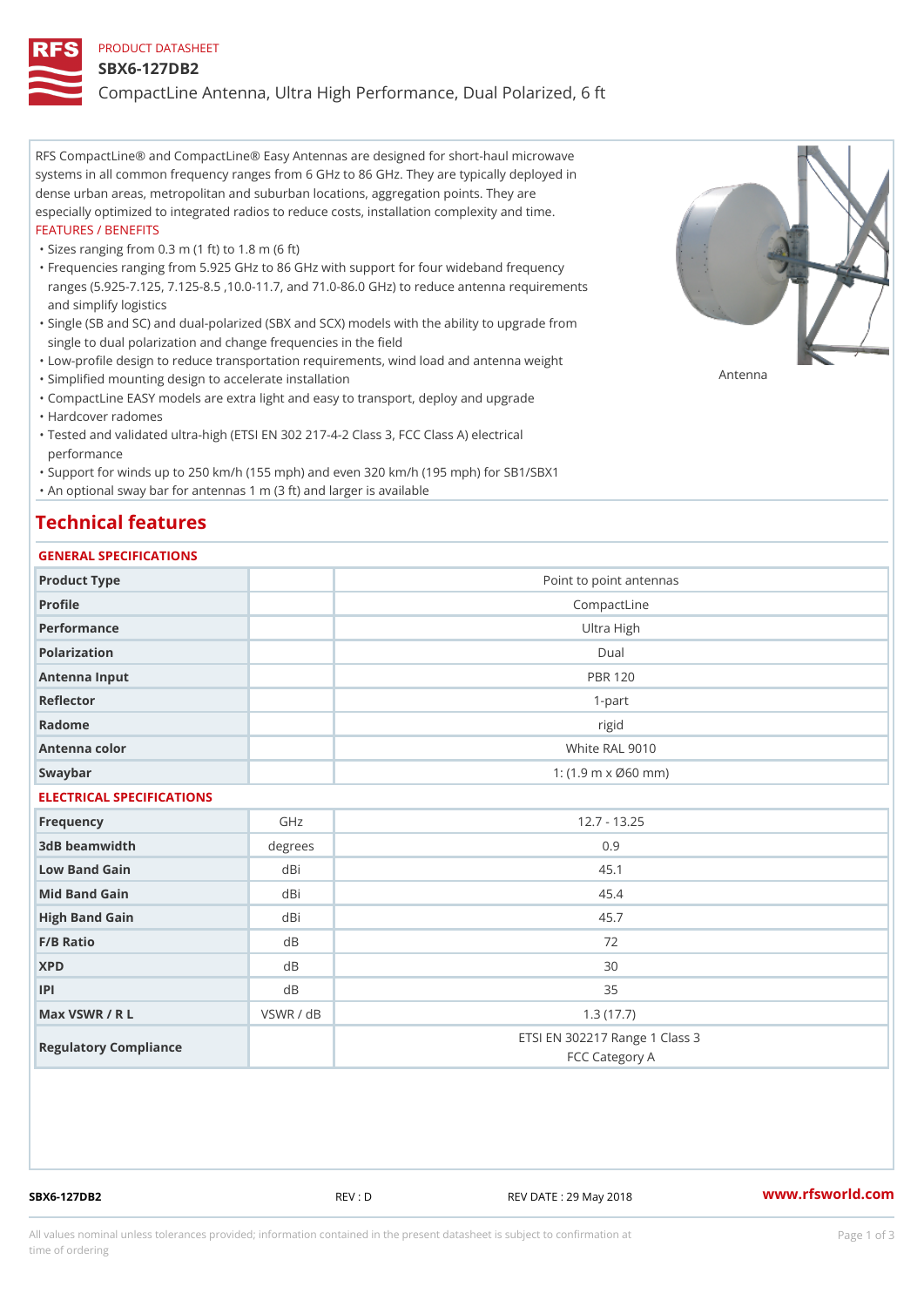### PRODUCT DATASHEET

#### SBX6-127DB2

CompactLine Antenna, Ultra High Performance, Dual Polarized, 6 ft

| MECHANICAL SPECIFICATIONS                                                      |              |                                                   |
|--------------------------------------------------------------------------------|--------------|---------------------------------------------------|
| Diameter                                                                       | ft $(m)$     | 6(1.8)                                            |
| Elevation Adjustment                                                           | degrees      | ± 5                                               |
| Azimuth Adjustment                                                             | $degree$ :   | ± 5                                               |
| Polarization Adjustment                                                        | degrees      | ± 5                                               |
| Mounting Pipe Diameter<br>minimum                                              | $mm$ (in)    | 114(4.5)                                          |
| Mounting Pipe Diameter<br>maximum                                              | $mm$ (in)    | 114(4.5)                                          |
| Approximate Weight                                                             | kg (lb)      | 90(198)                                           |
| Survival Windspeed                                                             | $km/h$ (mph) | 252 (155)                                         |
| Operational Windspeed                                                          | $km/h$ (mph) | 252 (155)                                         |
| <b>STRUCTURE</b>                                                               |              |                                                   |
| Radome Material                                                                |              | rigid                                             |
| FURTHER ACCESSORIES                                                            |              |                                                   |
| optional Swaybar                                                               |              | 1: SMA-SK-6 (1.9 m x Ø60 mm)                      |
| Further Accessories                                                            |              | SMA-SKO-UNIVERSAL-L : Universal sway bar fixation |
| MOUNTOUTLINE                                                                   |              |                                                   |
| m m<br>$Dimen sion_A$<br>(in)                                                  |              | 1900(74.8)                                        |
| m m<br>$Dimension_B$<br>(in)                                                   |              | 910(35.8)                                         |
| m m<br>$Dimension_C$<br>(in)                                                   |              | 362(14.3)                                         |
| $Dim_D - D -$<br>m m<br>$114$ m m (4.5 _ ir ) $\sqrt{$ ii p $\sqrt{$ $\approx$ |              | 416(16.4)                                         |
| m m<br>$Dimension$ = E<br>(in)                                                 |              | 83 (3.3)                                          |
| m m<br>$Dimen sion_F$<br>(in)                                                  |              | 785 (30.9)                                        |
| m m<br>$D$ imension $_G$                                                       | 305 (12)     |                                                   |

SBX6-127DB2 REV : D REV DATE : 29 May 2018 WWW.rfsworld.com